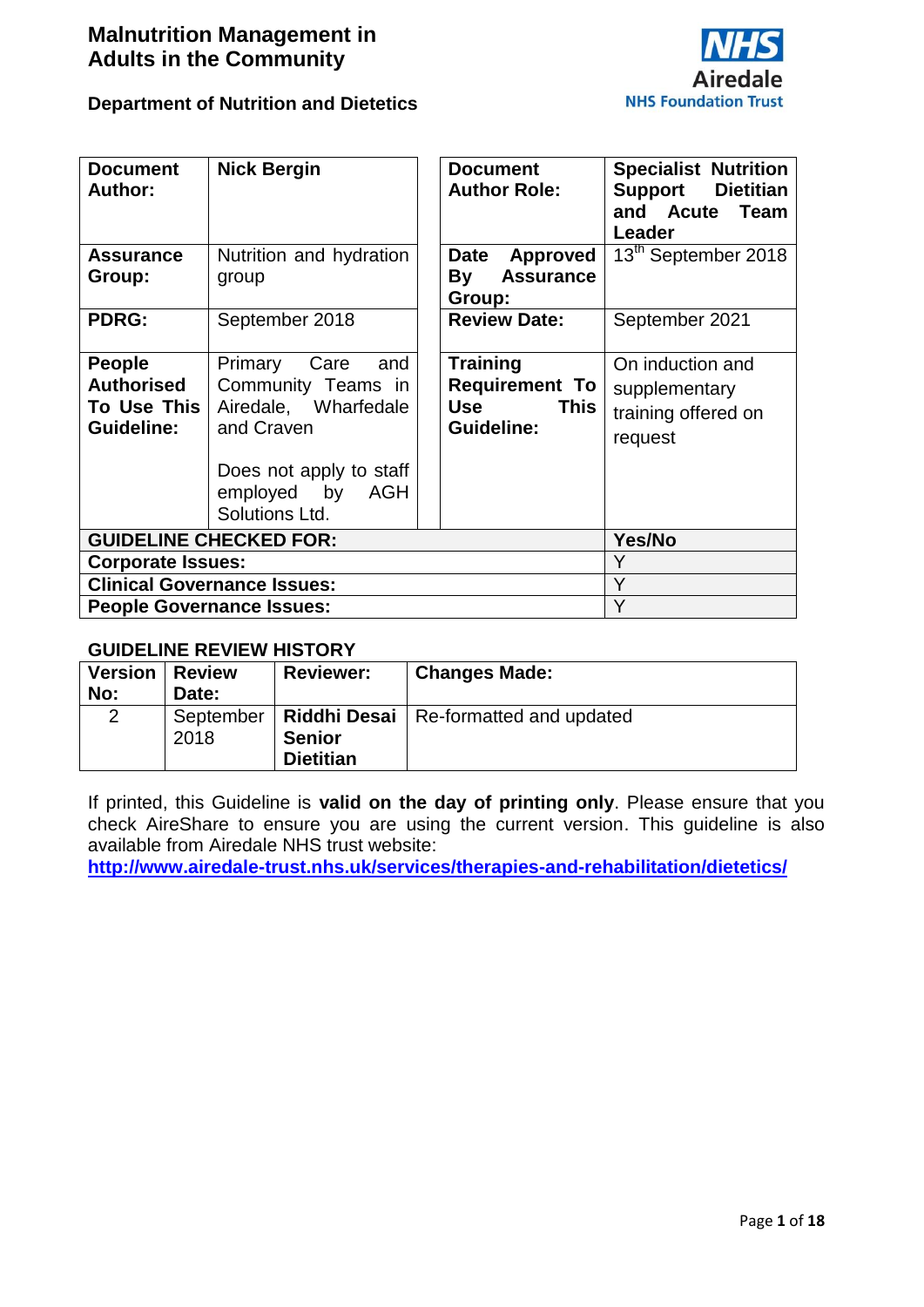

# **Department of Nutrition and Dietetics**

|               | <b>Contents</b>                                                                      |  |
|---------------|--------------------------------------------------------------------------------------|--|
| $\mathbf 1$ . |                                                                                      |  |
| 1.1           |                                                                                      |  |
| 1.2           |                                                                                      |  |
| 1.3           |                                                                                      |  |
| 1.4           |                                                                                      |  |
| $\mathbf 2$   |                                                                                      |  |
| 2.1           |                                                                                      |  |
| 2.2           |                                                                                      |  |
|               | Table 1 - Identifying malnutrition: Examples of clinical concerns and risk groups  5 |  |
| 3             | Six steps guide to treat malnutrition and appropriate prescribing of oral            |  |
|               |                                                                                      |  |
| 4             |                                                                                      |  |
| 5             |                                                                                      |  |
| 5.1           |                                                                                      |  |
|               | 5.1.1                                                                                |  |
|               | 5.1.2                                                                                |  |
| 5.2           |                                                                                      |  |
| 6             |                                                                                      |  |
| 6.1           |                                                                                      |  |
|               |                                                                                      |  |
| 6.2           | Consideration for prescribing ONS with people who could misuse ONS  9                |  |
|               |                                                                                      |  |
| 7             |                                                                                      |  |
| 7.1           |                                                                                      |  |
| 7.2           |                                                                                      |  |
| 8             |                                                                                      |  |
| 8.1           |                                                                                      |  |
| 8.2           |                                                                                      |  |
| 8.3           |                                                                                      |  |
| 8.4           |                                                                                      |  |
| 8.5           |                                                                                      |  |
| 8.6           |                                                                                      |  |
| 8.7           |                                                                                      |  |
| 9             |                                                                                      |  |
| 9.1           |                                                                                      |  |
| 10            |                                                                                      |  |
| 11            |                                                                                      |  |
|               |                                                                                      |  |
|               |                                                                                      |  |
|               |                                                                                      |  |
|               |                                                                                      |  |
|               |                                                                                      |  |
|               |                                                                                      |  |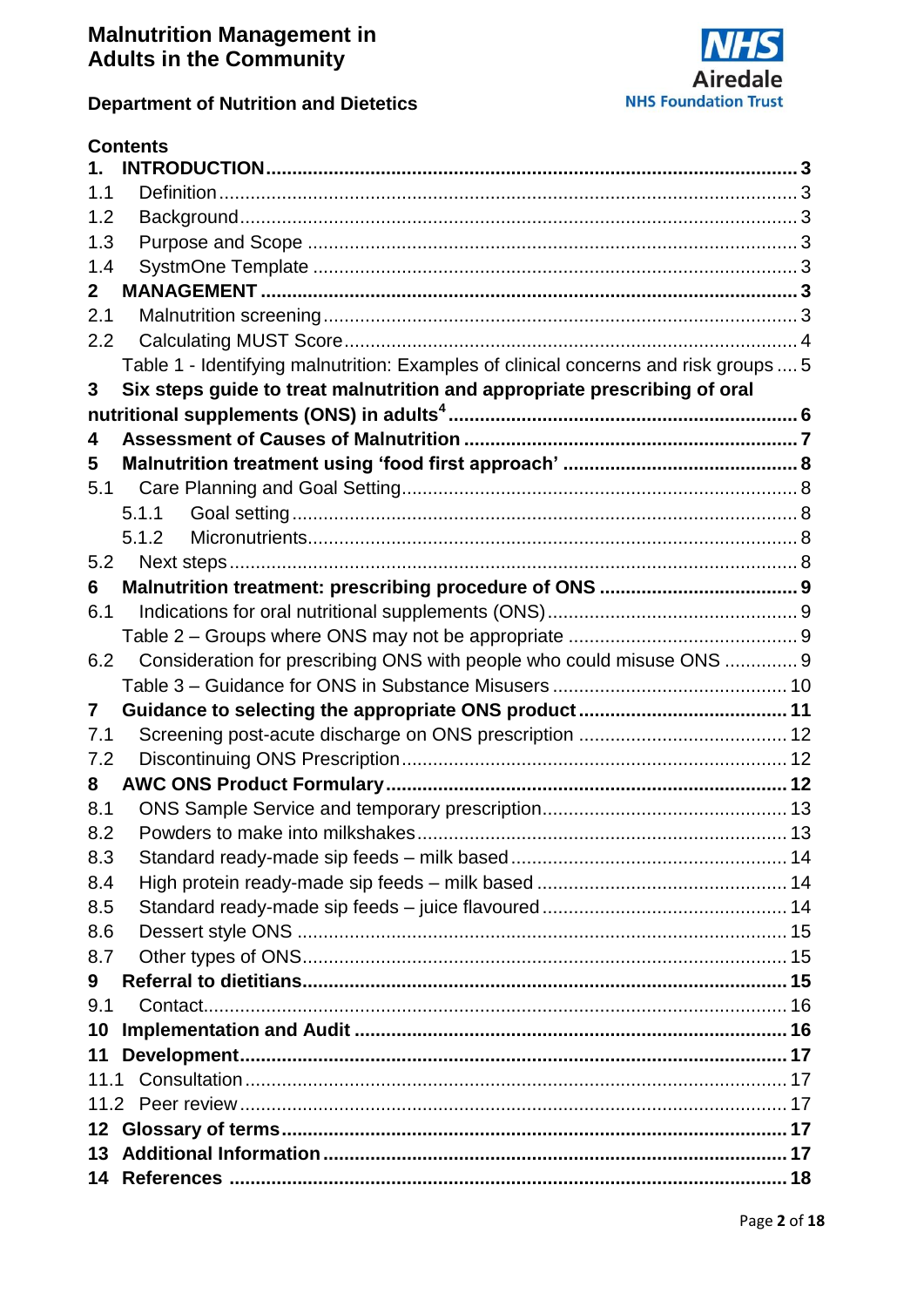

#### **1. INTRODUCTION**

<span id="page-2-0"></span>Airedale NHS Foundation Trust fully recognises that the obligation to implement guidance should not override any individual clinician to practice in a particular way if that variation can be fully justified in accordance with Bolam Principles. Such variation in clinical practice might be both reasonable and justified at an individual patient level in line with best professional judgement. In this context, clinical guidelines do not have the force of law. However, the Trust will expect clear documentation of the reasons for such a decision and for this variation. In addition, any decision by an individual patient to refuse treatment in line with best practice must be respected, escalated to the consultant and fully documented in the appropriate records of care/treatment

#### **1.1 Definition**

<span id="page-2-1"></span>Malnutrition can refer to both over and under nutrition. In relation to this guideline "malnutrition" refers to under-nutrition: a deficiency of energy, protein and other nutrients that causes adverse effects on the body, the way it functions and clinical outcomes.<sup>1</sup>

#### **1.2 Background**

<span id="page-2-2"></span>National evidence estimates 5% of the population are at risk of malnutrition causing increased morbidity and mortality. In England, between 2011-2012, the health and social care costs related to malnutrition were estimated to be £19.6 billion. This was mainly due to malnourished individuals requiring more GP visits, prescriptions, hospital admissions, and care home admissions. The health and social care costs per capita for someone who is malnourished is 3.5 times greater than for someone who is not malnourished<sup>2</sup>. Malnourished people are at increased risk for falls, infections, pressure ulcers, poor wound healing, low mood, frequent and long hospital admissions<sup>3</sup>.

#### **1.3 Purpose and Scope**

<span id="page-2-3"></span>This document is a practical guide to support but not replace clinical, patient-centred decision-making. It aims to:

- Optimise patient outcomes via an evidence-based pathway for managing malnutrition; and
- <span id="page-2-4"></span>• Optimise ONS prescribing, ensuring resources are spent appropriately

#### **1.4SystmOne Template**

SystmOne templates to support managing malnutrition in the community are available from:

#### **AWC community teams: IDCR Malnutrition Management Shared Area**

#### **AWC GPs: AWC Malnutrition Management**

#### <span id="page-2-6"></span><span id="page-2-5"></span>**2 MANAGEMENT**

#### **2.1 Malnutrition screening**

The Malnutrition Universal Screening Tool (MUST) is an evidence-based tool, which can be used to assess the risk of malnutrition. Nutritional screening should be undertaken: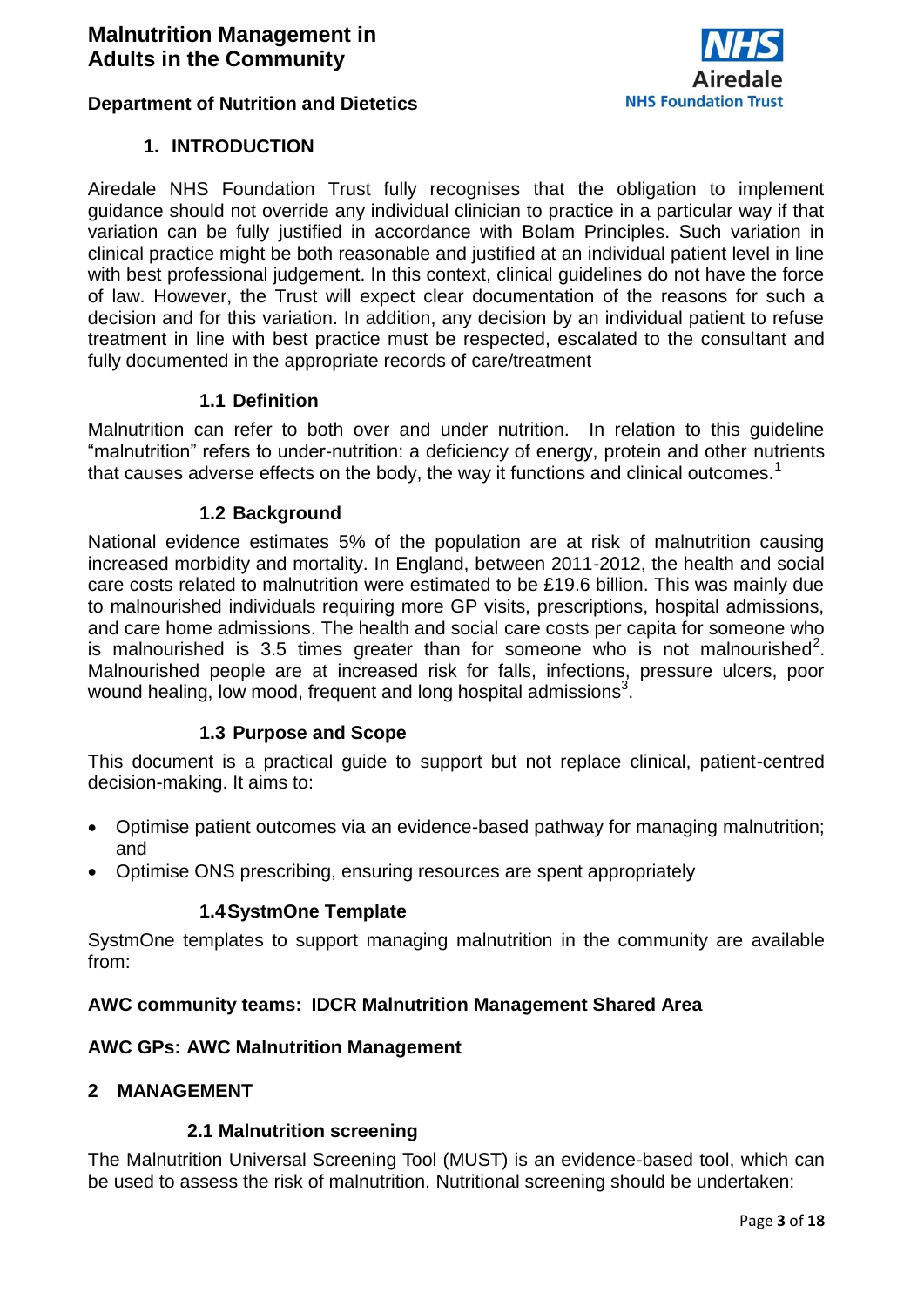

#### **Department of Nutrition and Dietetics**

- On first contact in the care setting, e.g. GP registration, home visit, care home admission
- Upon clinical concern (refer to table 1)
- On opportunities for at risk groups (refer to table 1)
- <span id="page-3-0"></span>- On acute discharge with MUST  $\geq$  1 or Oral Nutritional Supplements (ONS) on discharge medications

#### **2.2 Calculating MUST Score**

For full MUST toolkit and app visit: [www.bapen.org.uk/screening-for](http://www.bapen.org.uk/screening-for-malnutrition/must/introducing-must)[malnutrition/must/introducing-must](http://www.bapen.org.uk/screening-for-malnutrition/must/introducing-must)

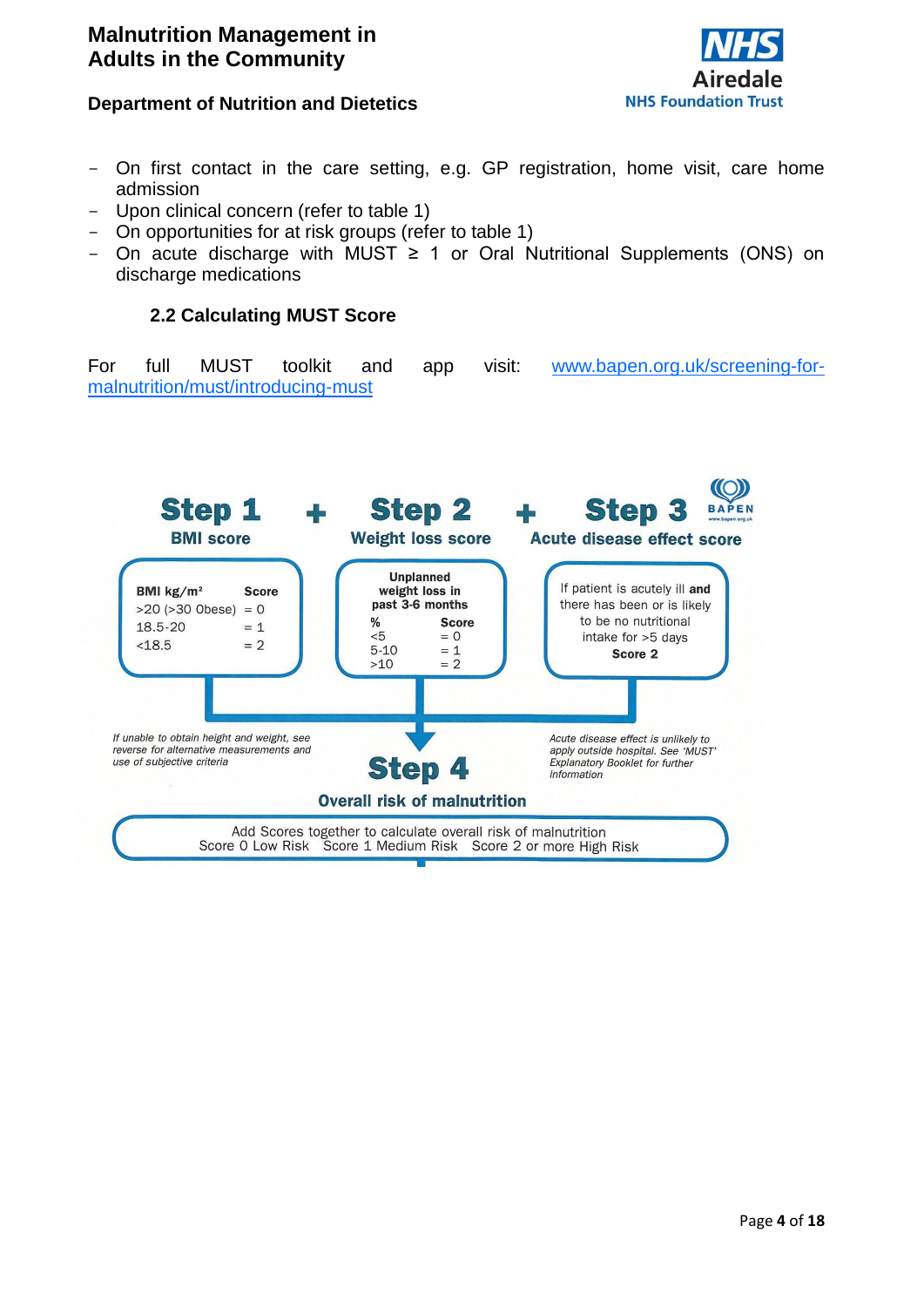

# **Department of Nutrition and Dietetics**

#### <span id="page-4-0"></span>**Table 1 - Identifying malnutrition: Examples of clinical concerns and risk groups**

|                           | A. Examples of clinical concern                                                  |
|---------------------------|----------------------------------------------------------------------------------|
| Sign<br>οf<br>weight loss | weight loss, loose clothes, rings, watches,<br>Reported<br>dentures              |
| Signs<br>οf<br>low BMI    | Appear thin, wasted<br>muscles, e.g. arms, legs                                  |
| Clinical<br>effects       | Poor wound healing, pressure ulcers, prolonged illness,<br>apathy                |
| Symptoms                  | Poor appetite, altered taste, impaired swallowing, altered<br>bowel habits, pain |

| <b>B.</b> Examples of risk groups |                                                            |  |
|-----------------------------------|------------------------------------------------------------|--|
|                                   |                                                            |  |
| Chronic                           | COPD, stroke, cancer, HIV/AIDS, GI, renal disease,         |  |
| disease                           | dementia, neurological conditions                          |  |
| Acute                             | Recent acute discharge for acute disease, surgery,         |  |
| illness                           | infection                                                  |  |
| Debility                          | Depression/other mental health issues, frailty, immobility |  |
| Social                            | Poverty, housebound, isolation, unable to shop/cook        |  |
| barriers                          |                                                            |  |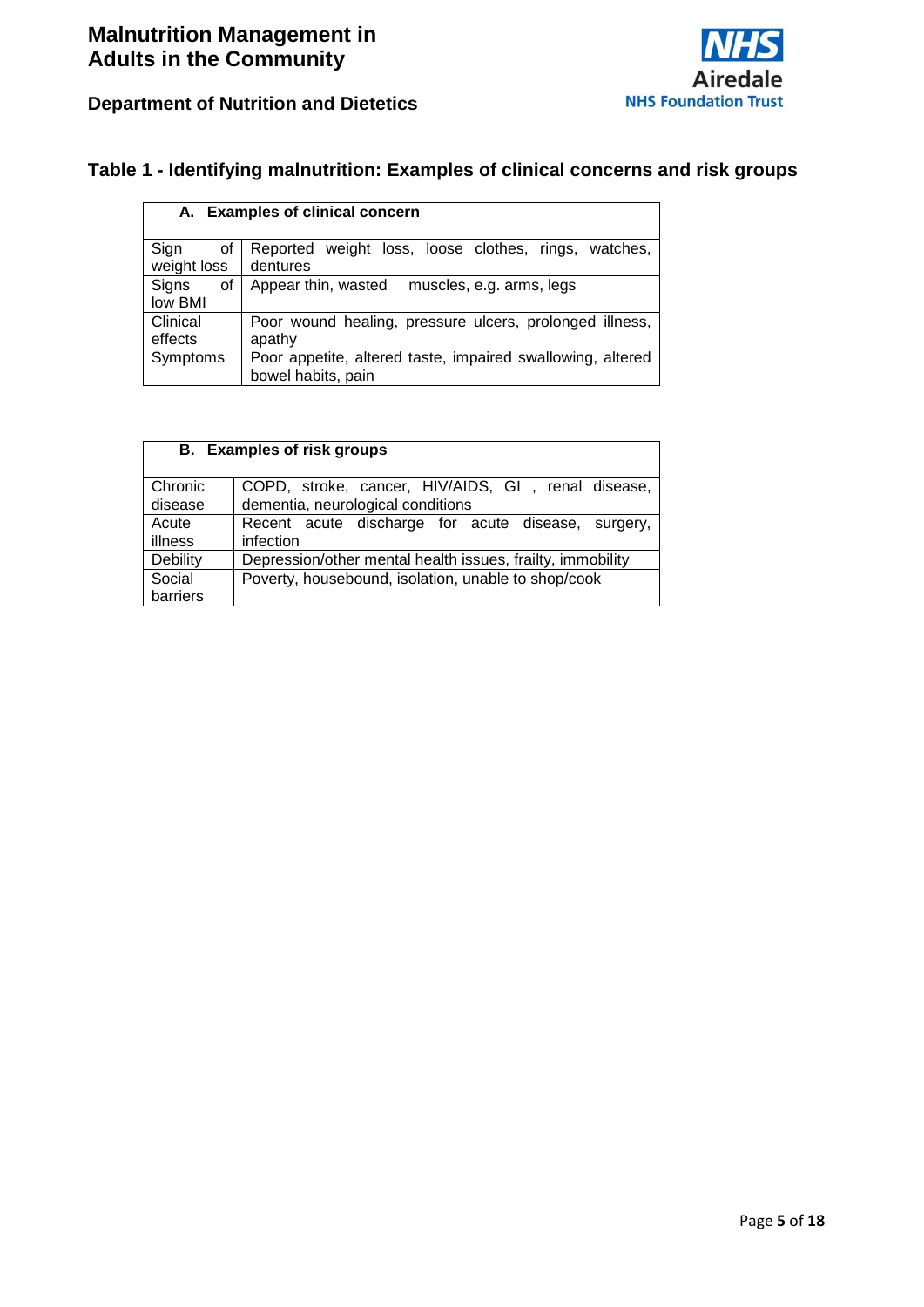

|                             | nutritional supplements (ONS) in adults <sup>4</sup>                                     |  |
|-----------------------------|------------------------------------------------------------------------------------------|--|
| Step 1:                     | The following criteria can be used to identify those who are malnourished or             |  |
|                             | at nutritional risk (NICE guidelines CG32 Nutritional support in adults):                |  |
| <b>Identification</b><br>of | Body Mass Index (BMI) <18.5kg/m <sup>2</sup> .<br>$\bullet$                              |  |
| nutritional risk            | Unintentional weight loss >10% in the past 3-6 months.<br>$\bullet$                      |  |
|                             | BMI <20kg/ $m^2$ and an unintentional weight loss >5% in past 3-6 months.<br>$\bullet$   |  |
|                             | Those who have eaten little or nothing for >5 days and/or are likely to eat              |  |
|                             | nothing for the next five days or longer                                                 |  |
|                             | Those who have poor absorptive capacity or high nutrient losses.<br>$\bullet$            |  |
| Step 2:                     | Assess underlying causes of malnutrition and consider accessibility of                   |  |
| <b>Nutritional</b>          | adequate diet                                                                            |  |
| assessment                  | Refer to page 7, section 4 - Assessment of causes of malnutrition                        |  |
| Step 3:                     | Set and document SMART goals including the aim of nutrition support                      |  |
| Agree<br>treatment          | treatment. For example:                                                                  |  |
| goals; offer 'Food          | 5-10% weight gain in 3-6 months<br>$\bullet$                                             |  |
| First' advice               | Target weight or BMI<br>$\bullet$                                                        |  |
|                             | Prevent further weight loss<br>$\bullet$                                                 |  |
|                             | Wound healing / improve strength/mobility                                                |  |
|                             | Provide dietary information sheets available on SystmOne template                        |  |
|                             | Promote and encourage food first approach, Over The Counter (OTC)                        |  |
|                             | products and examples of homemade nourishing drinks                                      |  |
| Step 4:                     | If after 4 weeks food first dietary advice has failed to improve nutritional             |  |
|                             | intake and/or functional status and the patient meets ACBS prescribing                   |  |
| <b>Prescribing ONS</b>      | criteria listed below then consider prescribing ONS:                                     |  |
|                             | Disease – related malnutrition (MUST ≥2)<br>$\bullet$                                    |  |
|                             | Intractable malabsorption<br>$\bullet$                                                   |  |
|                             | Pre- operative preparation of malnourished patients<br>$\bullet$                         |  |
|                             | Dysphagia<br>$\bullet$                                                                   |  |
|                             | Proven inflammatory bowel disease<br>$\bullet$                                           |  |
|                             | <b>Following total Gastrectomy</b><br>$\bullet$                                          |  |
|                             | Short bowel syndrome<br>$\bullet$                                                        |  |
|                             | <b>Bowel fistula</b>                                                                     |  |
|                             | Refer to table 2 (page 9) for groups where prescribing ONS may not                       |  |
|                             | be appropriate.                                                                          |  |
|                             | Refer to product formulary for appropriate ONS prescribing - page                        |  |
|                             | 13-16, section 8                                                                         |  |
| Step 5:                     | Set a review date for 4 weeks or less and repeat MUST screening (page<br>٠               |  |
| <b>Review of ONS</b>        | 4, section 2)                                                                            |  |
|                             | Assess continued need for ONS and if necessary set new goals<br>$\bullet$                |  |
| Step 6:                     | When goals of treatment are met<br>$\bullet$                                             |  |
|                             | If the patient no longer has clinical need or no longer meets ACBS criteria<br>$\bullet$ |  |
| <b>Discontinuing ONS</b>    | Discuss the reason and agree a decrease plan, e.g. half dose for 4<br>$\bullet$          |  |
| prescription                | weeks, then discontinue                                                                  |  |
|                             | If a patient wishes to continue ONS, advise homemade fortified drinks or<br>$\bullet$    |  |
|                             | recommend OTC nutritional products (page 8, section 5)                                   |  |
|                             | Once ONS is discontinued, review, and nutritional screen again in 4                      |  |
|                             | weeks.                                                                                   |  |
|                             |                                                                                          |  |

<span id="page-5-0"></span>**3 Six steps guide to treat malnutrition and appropriate prescribing of oral** 

<span id="page-5-1"></span>**Please refer to Dietetics if there are further nutritional concerns (page 16, section 9)**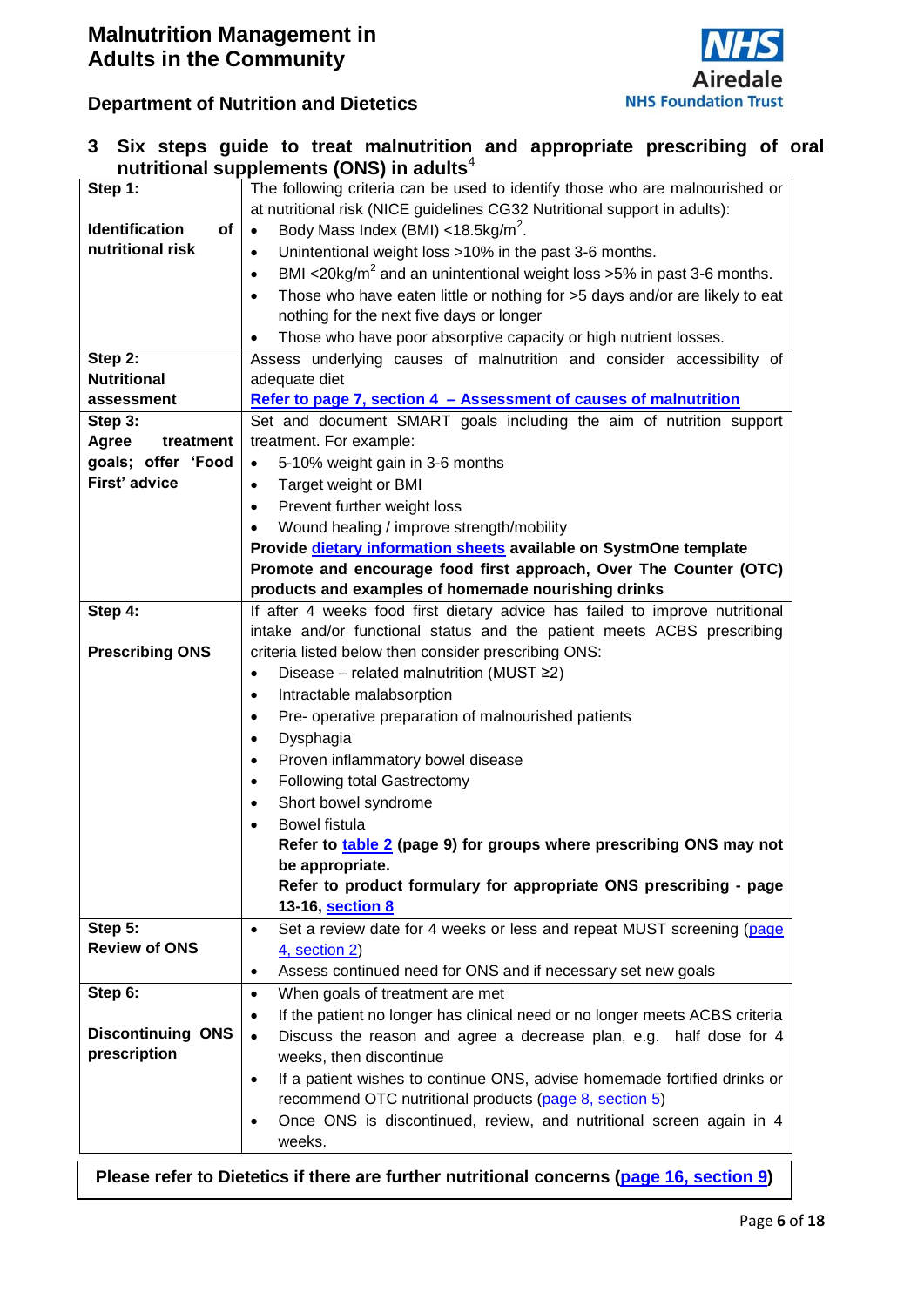

# <span id="page-6-0"></span>**4 Assessment of Causes of Malnutrition**

| <b>Problem</b><br>Known medical<br>conditions<br>Or<br>Symptoms of<br>undiagnosed condition<br>Resulting in:<br>weight loss<br>$\bullet$<br>altered metabolism<br>$\bullet$<br>poor appetite<br>$\bullet$<br>reduced oral intake<br>$\bullet$<br>Gastrointestinal (GI)<br>$\bullet$<br>symptoms | <b>Examples include</b><br><b>Cancers and treatments</b><br>Coeliac disease<br>$\qquad \qquad -$<br><b>COPD</b><br>$\qquad \qquad -$<br>Dementia<br>$\overline{\phantom{0}}$<br><b>Diabetes</b><br><b>Dialysis</b><br>$\overline{\phantom{0}}$<br><b>HIV/AIDS</b><br>$\overline{\phantom{0}}$<br>Infection<br>$\qquad \qquad -$<br>Inflammatory bowel disease<br>$\qquad \qquad -$<br>Liver disease (decompensated)<br>$\qquad \qquad -$<br>Malabsorption conditions e.g.<br>$\qquad \qquad -$<br>pancreatitis, cystic fibrosis<br>Neurological conditions e.g.<br>Parkinson's, stroke, MND<br>Thyroid problems<br>Wounds e.g. pressure ulcers<br>$\overline{\phantom{0}}$ | <b>Signposting</b><br>Follow relevant guidelines/<br>pathways.<br>Consider symptoms.<br>Review current management<br>including medications -<br>prescription/adherence.<br>Organise further investigations<br>as required.<br>Consider onward referral e.g.<br>Specialist GP/Clinician<br>Specialist nurse<br>$\bullet$<br>Dietitian (outpatient clinic only)<br>Therapists<br>$\bullet$<br>District nursing team<br>$\bullet$<br>End of life care |
|-------------------------------------------------------------------------------------------------------------------------------------------------------------------------------------------------------------------------------------------------------------------------------------------------|----------------------------------------------------------------------------------------------------------------------------------------------------------------------------------------------------------------------------------------------------------------------------------------------------------------------------------------------------------------------------------------------------------------------------------------------------------------------------------------------------------------------------------------------------------------------------------------------------------------------------------------------------------------------------|----------------------------------------------------------------------------------------------------------------------------------------------------------------------------------------------------------------------------------------------------------------------------------------------------------------------------------------------------------------------------------------------------------------------------------------------------|
| Poor emotional or<br>mental health                                                                                                                                                                                                                                                              | Depression<br>$\qquad \qquad -$<br>Isolation<br>$\qquad \qquad -$<br>Bereavement<br>$\overline{\phantom{0}}$<br>Addiction<br>$\overline{\phantom{0}}$                                                                                                                                                                                                                                                                                                                                                                                                                                                                                                                      | $\bullet$<br>Consider onward referral e.g.<br>GP management<br>$\bullet$<br>Counselling<br>$\bullet$<br>Social services<br>Community services<br><b>CMHT</b><br>$\bullet$<br>Drug/alcohol services<br>$\bullet$                                                                                                                                                                                                                                    |
| Swallowing problems                                                                                                                                                                                                                                                                             | Coughing/choking when<br>$\qquad \qquad -$<br>swallowing fluids or food<br>Food left in mouth after<br>$\qquad \qquad -$<br>swallowing<br>Wet/gurgly voice after fluids<br>$\qquad \qquad -$                                                                                                                                                                                                                                                                                                                                                                                                                                                                               | Consider onward referral:<br>Speech and Language<br>$\bullet$<br>Therapy<br>Provide first line advice: Eating,<br>$\bullet$<br>Drinking and Swallowing                                                                                                                                                                                                                                                                                             |
| Oral health                                                                                                                                                                                                                                                                                     | <b>Ulcers</b><br>$\qquad \qquad -$<br>Poor dentition/dentures<br>$\overline{\phantom{a}}$                                                                                                                                                                                                                                                                                                                                                                                                                                                                                                                                                                                  | Consider onward referral:<br>Dentist<br>$\bullet$                                                                                                                                                                                                                                                                                                                                                                                                  |
| Physical disabilities<br>Consider ability to shop,<br>cook, eat                                                                                                                                                                                                                                 | Reduced mobility<br>$\qquad \qquad -$<br>pain<br>Frailty<br>Visual/hearing problems                                                                                                                                                                                                                                                                                                                                                                                                                                                                                                                                                                                        | Consider onward referral e.g.:<br><b>Occupational Therapist</b><br>$\bullet$<br>Social services<br>Optician<br>$\bullet$<br>Audiologist                                                                                                                                                                                                                                                                                                            |
| Social Situation<br>Consider ability to shop,<br>cook, eat                                                                                                                                                                                                                                      | Poverty<br>$\overline{\phantom{0}}$<br>Living conditions<br>Housebound/isolation<br>$\qquad \qquad -$                                                                                                                                                                                                                                                                                                                                                                                                                                                                                                                                                                      | Consider onward referral e.g:<br>Social services<br>Community services                                                                                                                                                                                                                                                                                                                                                                             |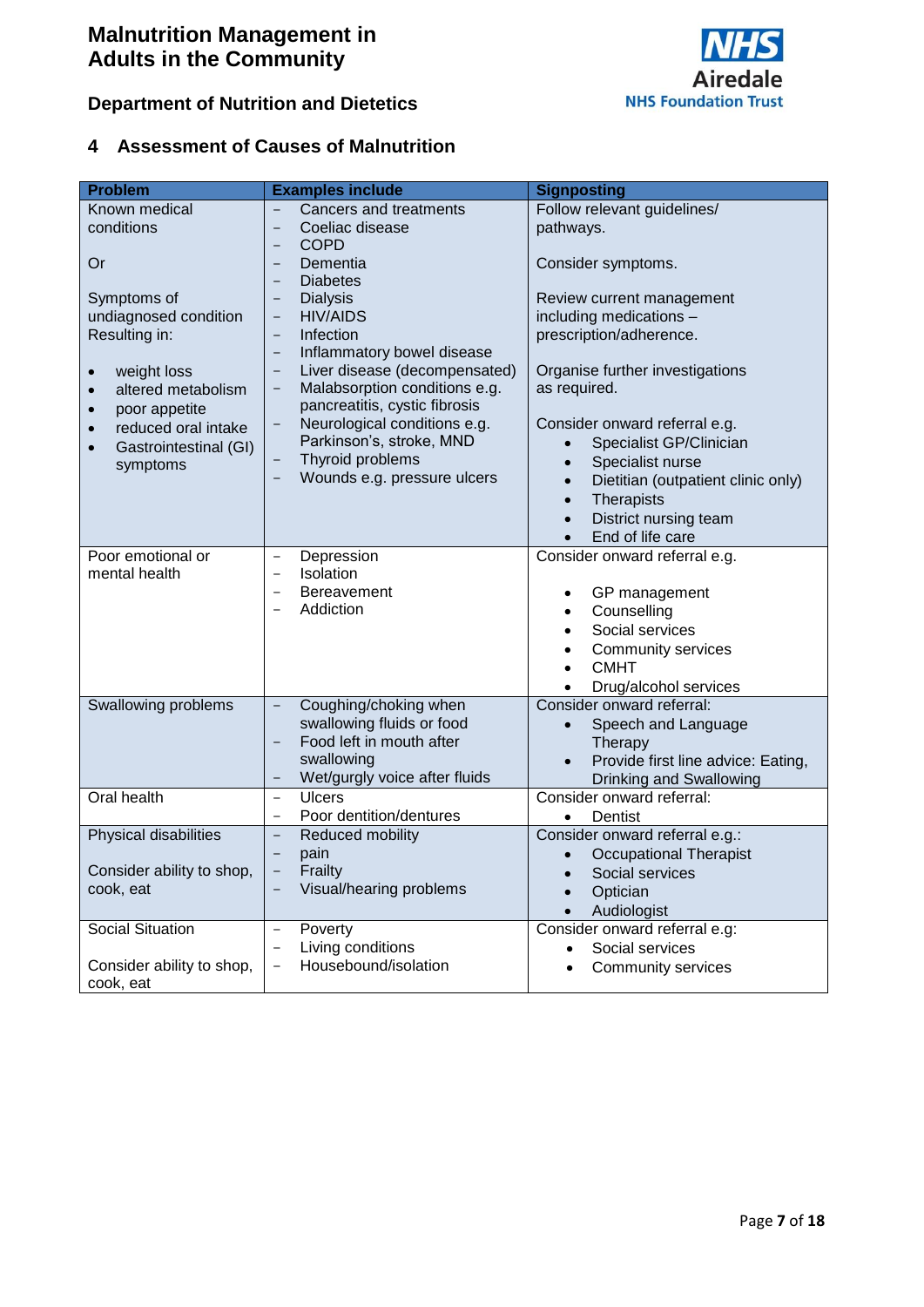

#### **Department of Nutrition and Dietetics**

#### <span id="page-7-0"></span>**5 Malnutrition treatment using 'Food first approach'**

A Food First approach is appropriate first line treatment when the MUST score is 1 or more and there are no other ACBS indications for prescribing ONS.

#### **5.1Care Planning and Goal Setting**

<span id="page-7-1"></span>Agree a Food First care plan. This can be achieved by using the following dietary information sheets which are available on the SystmOne template and on the trust website:

[http://www.airedale-trust.nhs.uk/services/therapies-and-rehabilitation/dietetics/patient-leaflets](http://www.airedale-trust.nhs.uk/services/therapies-and-rehabilitation/dietetics/patient-leaflets-nutrition/)[nutrition/](http://www.airedale-trust.nhs.uk/services/therapies-and-rehabilitation/dietetics/patient-leaflets-nutrition/)

- [Eating well with a small appetite](Patient%20leaflets%20nutrition%20%20Airedale%20NHS%20Foundation%20Trust.mht)
- [Nourishing drinks for adults](Patient%20leaflets%20nutrition%20%20Airedale%20NHS%20Foundation%20Trust.mht)
- [High energy high protein shopping list ideas](Patient%20leaflets%20nutrition%20%20Airedale%20NHS%20Foundation%20Trust.mht)
- **[Eating and drinking with dementia](Patient%20leaflets%20nutrition%20%20Airedale%20NHS%20Foundation%20Trust.mht)**
- [Finger foods](Patient%20leaflets%20nutrition%20%20Airedale%20NHS%20Foundation%20Trust.mht)

These information sheets provide additional advice on how to increase the energy and protein intake of foods and drinks. This can be achieved by providing extra snacks, nourishing drinks, and fortifying foods, as recommended by following NICE guidance CG32<sup>5</sup>.

#### **5.1.1 Goal setting**

<span id="page-7-2"></span>Agree clear goals, determined by weight, BMI, medical conditions and personal circumstances. Examples include:

- 5-10% weight gain in 3-6 months
- Target weight or BMI
- Prevent further weight loss
- Improve strength/mobility/wound healing

#### **5.1.2 Micronutrients**

<span id="page-7-3"></span>Fruit and vegetables tend to be low in energy and protein and are not always a priority in malnutrition. If there are concerns about micronutrients then consider an OTC multivitamin and mineral tablet.

#### **5.2Next steps**

<span id="page-7-4"></span>Review in 4 weeks<sup>1</sup> or earlier when MUST ≥2 or 4-12 weeks when MUST is 1. Repeat nutritional screening and review progress against goals. Consider barriers to adherence if goals are not achieved.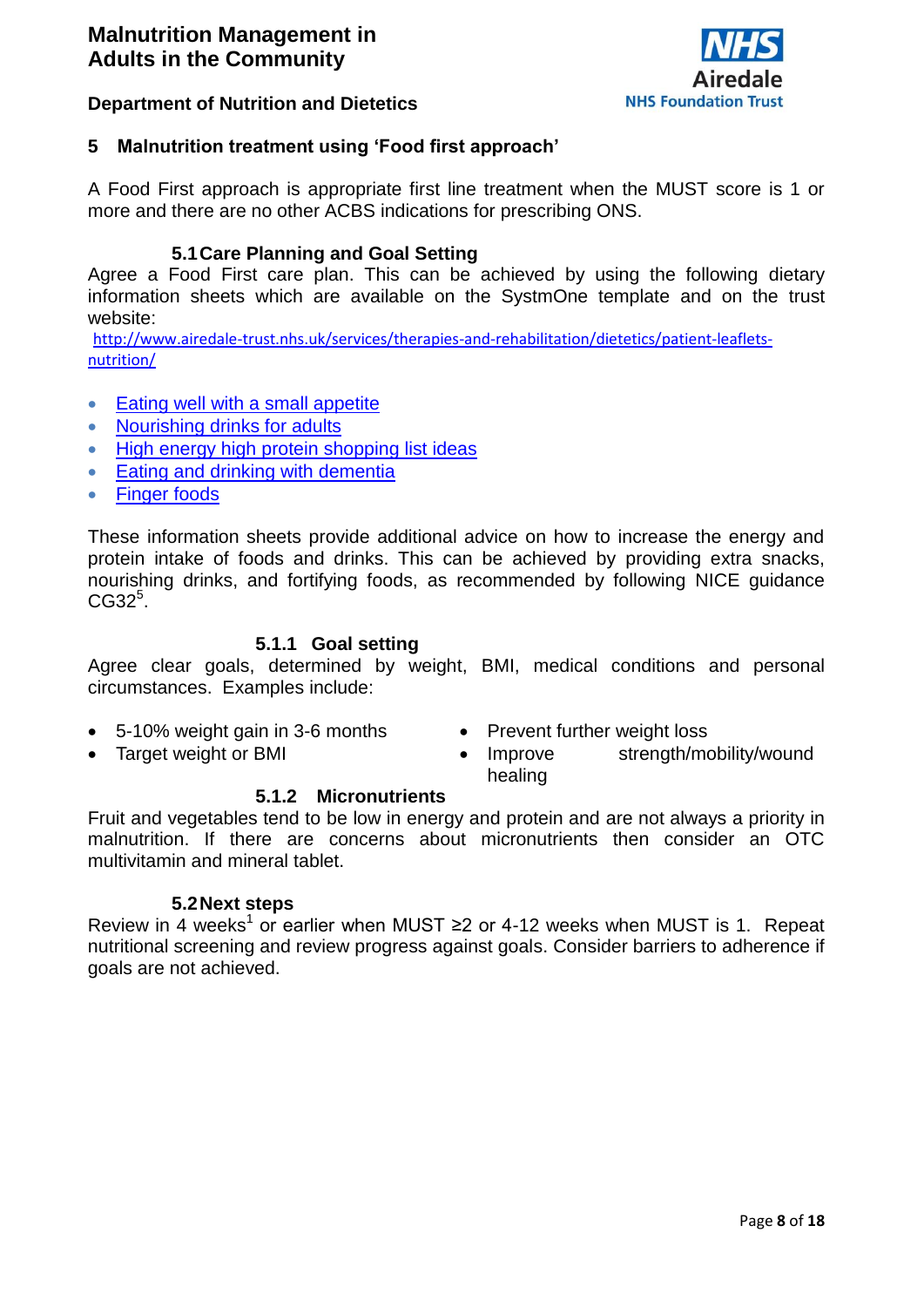# **NHS Foundation Trust**

#### **Department of Nutrition and Dietetics**

#### <span id="page-8-1"></span><span id="page-8-0"></span>**6 Malnutrition treatment: prescribing procedure of ONS**

#### **6.1 Indications for oral nutritional supplements (ONS)**

| <b>ACBS indications for prescribing ONS</b>   |                                   |  |  |
|-----------------------------------------------|-----------------------------------|--|--|
| Disease- related malnutrition (MUST $\geq$ 2) | <b>Dysphagia</b>                  |  |  |
| Intractable malabsorption                     | Proven inflammatory bowel disease |  |  |
| Pre-operative preparation of malnourished     | Following total gastrectomy       |  |  |
| $\bullet$                                     | Short bowel syndrome              |  |  |
| patients                                      | <b>Bowel fistula</b>              |  |  |

Some people do not meet ACBS criteria. Therefore prescribing ONS might be appropriate if dietary intake is not adequate, e.g. cystic fibrosis, dialysis, and postsurgery. ONS can be considered to improve clinical outcomes or quality of life. Prescribing ONS for no clinical benefit is not appropriate. However, in palliative care using ONS should be assessed on an individual basis.

For some individuals ONS might not be appropriate (Table 2)

#### <span id="page-8-2"></span>**Table 2 – Groups where ONS may not be appropriate**

| Table 2: Groups where prescribing may not be appropriate                                                                                                                                                                  |  |  |
|---------------------------------------------------------------------------------------------------------------------------------------------------------------------------------------------------------------------------|--|--|
| • ACBS prescribing indications are not met<br>Patient is at the end of life and there is no desire for ONS<br>$\bullet$<br>• Clinical status is unlikely to improve with ONS prescription<br>• ONS misusers (Section 6.2) |  |  |

#### **6.2 Consideration for prescribing ONS with people who could misuse ONS**

<span id="page-8-3"></span>Appropriate prescribing of ONS can be challenging with concerns regarding cost and misuse.

Sometimes ONS can be taken instead of meals, defeating their purpose and once ONS are prescribed they can sometimes be difficult to stop. In addition, anecdotal evidence suggests they are sometimes given to family members and/or friends, or sold.

Substance misusers often have nutrition related problems due to their health and social circumstances. However, substance misuse (drug and alcohol misuse) is not a specified ACBS indication for ONS prescription. Therefore if ONS prescribing is appropriate in substance misuse then this will need to be closely monitored.<sup>8.</sup>

Table 3 (page 10) provides some suggested guidance in appropriate prescribing of ONS in this group.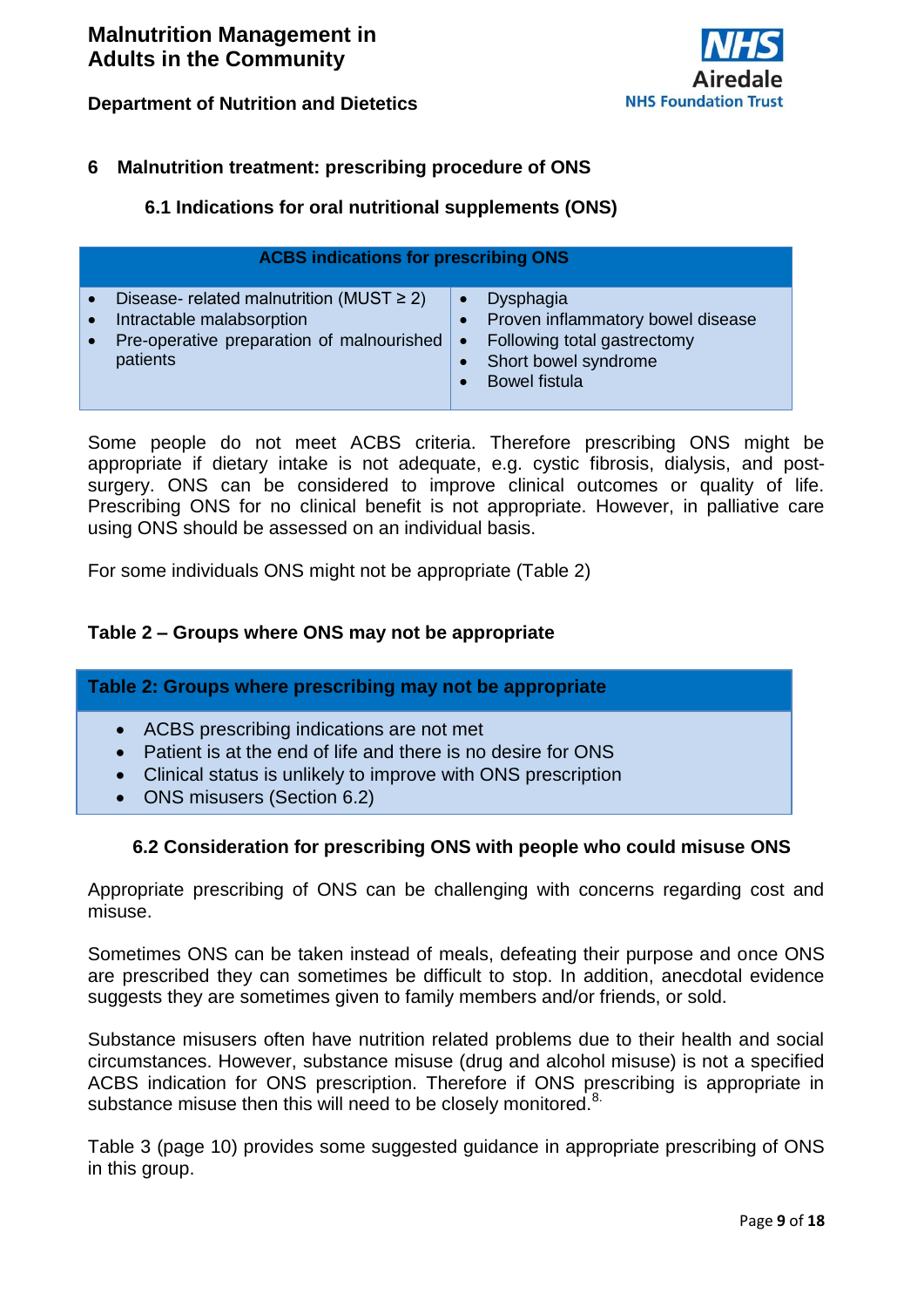

#### <span id="page-9-0"></span>**Table 3 – Guidance for ONS in Substance Misusers**

#### **Table 3: Suggested guidance for ONS prescribing in Substance Misusers**

ALL the following criteria should be met:

- BMI < 18 kg/m<sup>2</sup> and weight loss > 10% in 6 months
- Co-existing medical condition which could affect weight or food intake
- A trial of Food first advice has been unsuccessful
- The patient is in a rehabilitation programme or on a waiting list

If ONS has been initiated:

- Maximum prescription is two ONS per day
- Short term prescription, i.e. up to 3 months and no repeat prescriptions
- Reduce/discontinue ONS if there is no improvement in weight after 3 months
- If weight gain occurs, continue until usual or healthy weight has been achieved, and then negotiate reduction of ONS
- OTC supplements e.g. Complan and Meritene Energis are available if prescribing is not indicated.
- Consider discontinuing ONS if the patient does not attend review appointments.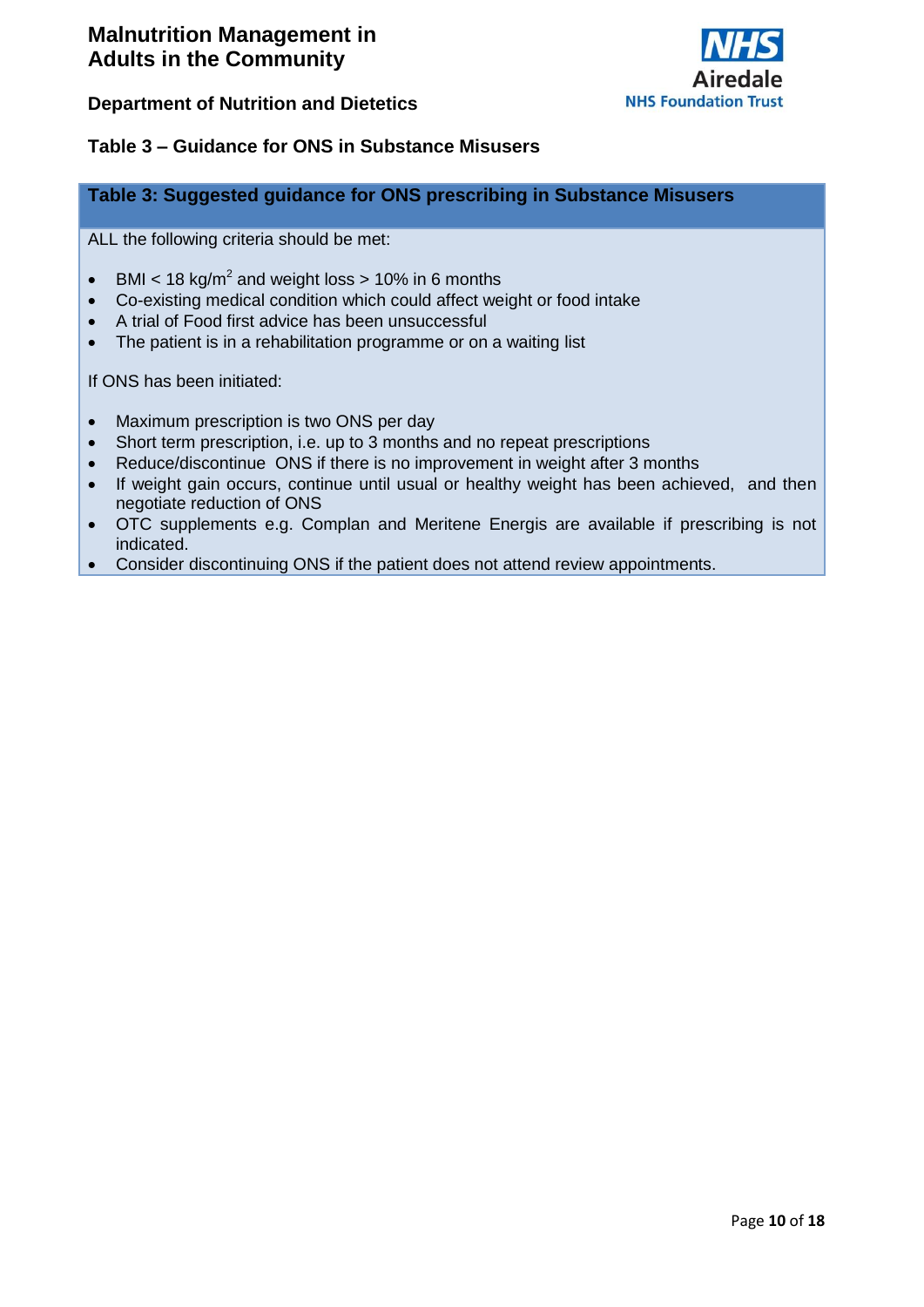

#### <span id="page-10-0"></span>**7 Guidance to selecting the appropriate ONS product**

**Section 8 (page 13-15) contains a product formulary from which to select.**

Please consider:

#### **1. Clinical need:**

- Additional protein in the elderly, post-surgery, wound healing
- Appropriate volume can help with encouraging or restricting fluid intake
- Lower volume for fluid restrictions
- Dysphagia: dessert style products are suitable for all stages. There are also stage-specific pre-thickened drinks (consult Speech & Language Therapist)
- Some medical conditions require specialist products, e.g. renal impairment, gastro-intestinal disorders, allergies/intolerances. A dietitian may already be involved. If not, contact the Nutrition and Dietetics Department for further guidance.
- Diabetes: ONS are suitable for patients with diabetes. Milk based products have a lower glycaemic load than fruit juice based supplements. They should be sipped slowly over 20-30 minutes. Blood glucose levels may need to be monitored.
- **2. Ability to use product**: Powdered supplements usually require milk and can be difficult to make for some individuals.
- **3. Patient preference:** including palatability and volume. For example some people find the higher protein sip feeds less palatable than the standard version. Flavour variety sample packs are available from various nutritional companies (Aymes, Nualtra, Nutricia Abbott, and Fresenius Kabi) if flavour preference is not known. More details on [sample service](#page-12-0) in section 8, page 13. If poor compliance to ONS, explore reasons and trial other alternative ONS; refer to a dietitian if appropriate.

#### **Prescribe the selected product(s) and dose**

- Short-term prescription: For 4 weeks or less<sup>6</sup>. [Starter packs](#page-12-0) are available from most companies and can help establish preference. This will require a further review after a few days to determine preferences.
- **Dose**: Specify dose with clear direction for use. Recommended dose plus information on volume and nutritional content can be found in Section 8 (page 13-15)
- **Timing:** Between or after meals or sipped gradually throughout the day. Avoid ONS just before a meal as this could lead to reduced food intake.

**Agree treatment goals and provide written guidance e.g. dietary leaflet on SystmOne template - [Making the most of your supplement](http://www.airedale-trust.nhs.uk/wp/wp-content/uploads/2018/09/Making-the-most-of-your-supplement-drinks.pdf)**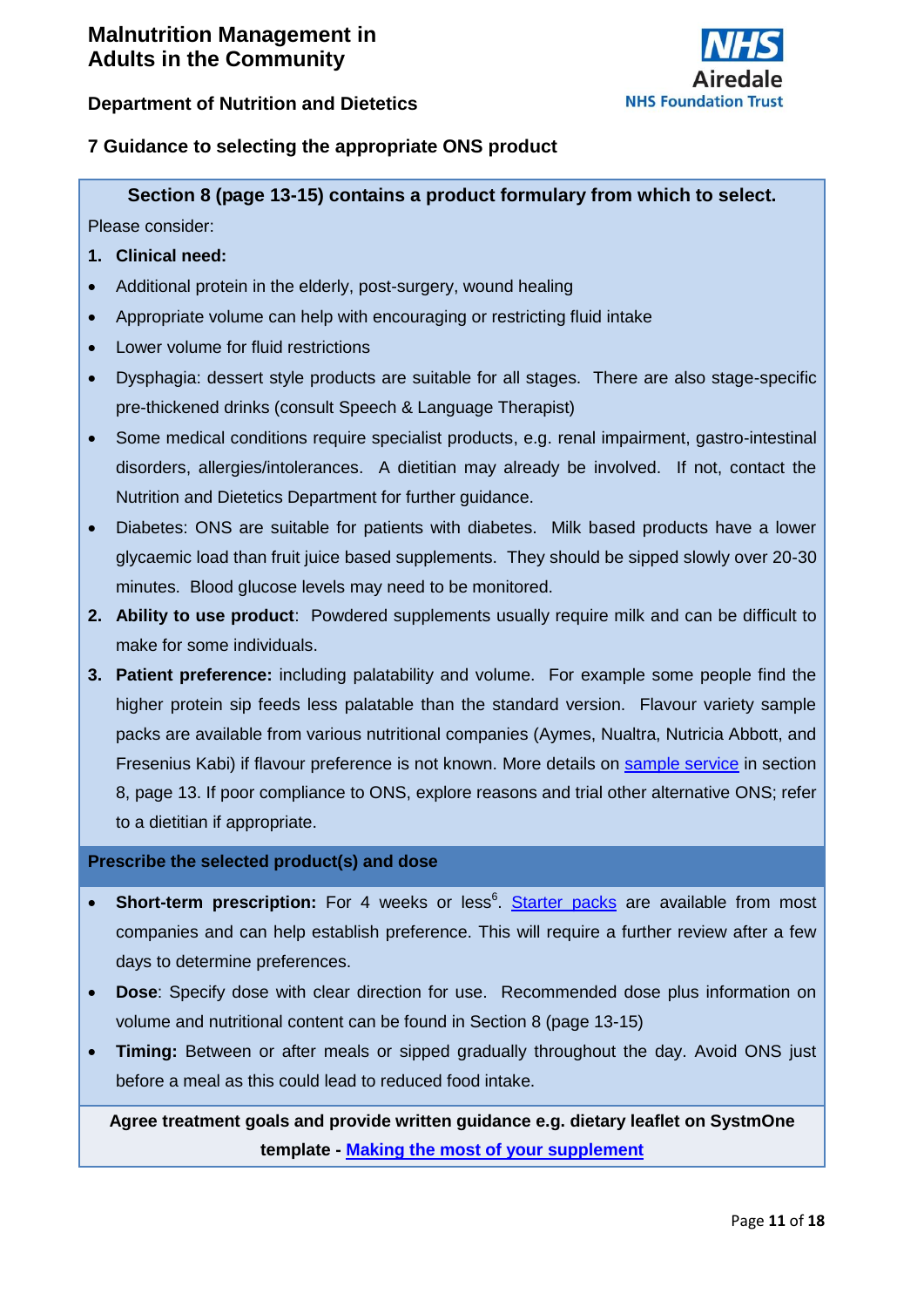

#### **7.1 Screening post-acute discharge on ONS prescription**

<span id="page-11-0"></span>If a patient has been discharged with ONS, screen for malnutrition risk as per Section 2 (page 4) or follow the SystmOne template as appropriate (page 3, section 1).

#### **7.2 Discontinuing ONS Prescription**

<span id="page-11-1"></span>ONS should usually be prescribed on a short term basis because ONS prescribed on a long term basis can eventually lead to a decrease in food intake and total energy intake from food.

<span id="page-11-2"></span>There is also evidence of continued improvement in body weight and function after stopping ONS<sup>3</sup>. However some individuals may need longer term ONS, usually where nutritional needs are higher and/or the individual cannot maintain nutritional status through diet alone – e.g. dialysis patients, dysphagia, short bowel, malabsorption conditions. For those that require ONS as a sole source of nutrition and those with complex nutritional needs, referral to a registered dietitian is recommended $6$ .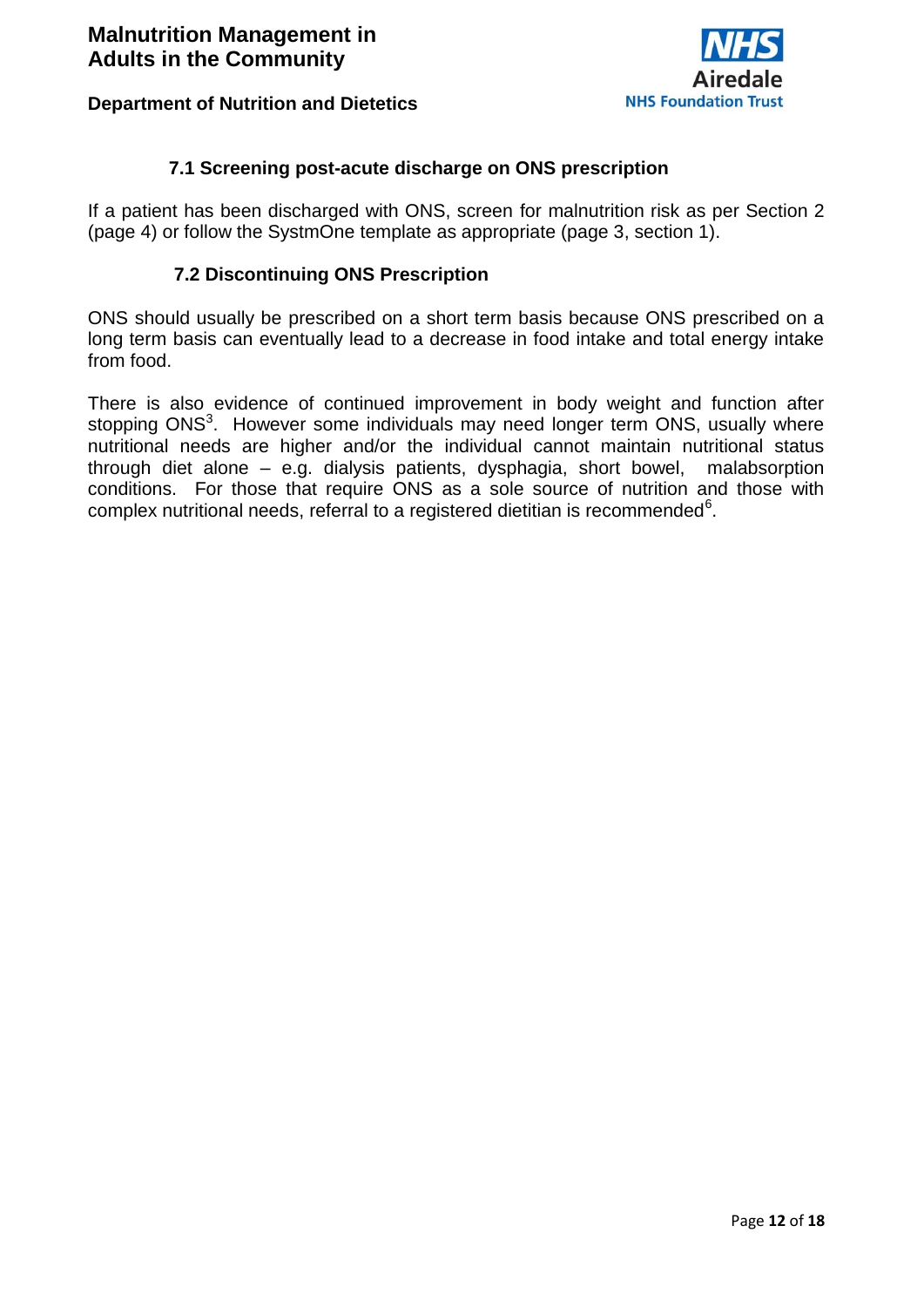

#### <span id="page-12-2"></span>**8 AWC ONS Product Formulary**

The products listed below have been determined based on a combination of:

- Palatability taste tests carried out with service users and health care professionals
- Range of flavours
- Volume
- Nutritional quality in terms of energy and protein content
- Value for money in terms of energy and protein content per £ spent
- **\*Cost [using British National Formulary (BNF) prices as of September 2018]**

<span id="page-12-0"></span>Service users and healthcare professionals' views were identified in compiling the formulary.

#### **8.1 ONS Sample Service and temporary prescription**

All of the products that have been listed in the AWC ONS Product Formulary can be initially tried by the patient by using the company's sample service. This can help identify likes and dislikes before a product is prescribed. Likewise a temporary prescription might also help. This could also help reduce ONS waste and result in ONS prescriptions being more cost-effective. Details of each of the companies sample service's are listed below:

- Aymes <https://aymes.com/pages/patient-sample-service>
- Nualtra- <https://nualtra.com/uk-direct-patient-samples/>
- Nutricia <https://www.nutriciahcp.com/adult/samples/>
- Abbott- <https://samples.nutrition.abbott/sample-order>

<span id="page-12-1"></span>Fresenius Kabi - <http://www.fresubinsamples.ie/>

#### **8.2Powders to make into milkshakes**

First line choice for individuals who can physically mix the powder and milk together and milk is tolerated.

| <b>Products, cost, and flavours</b>                                                    | <b>Suggested dose</b>                                | Dose provides daily                                    |
|----------------------------------------------------------------------------------------|------------------------------------------------------|--------------------------------------------------------|
| Aymes Shake Compact (Aymes) -<br>*£0.60 per sachet                                     | 1 sachet plus 100 ml<br>full fat milk<br>Twice daily | Volume: 314 ml<br>Energy: 640 kcals<br>Protein: 24.8 g |
| Vanilla, strawberry, chocolate, banana,<br>neutral                                     |                                                      |                                                        |
| *Foodlink Complete powder (Nualtra) -<br>*£0.60 per sachet, £0.55 per serving<br>(tub) | 1 sachet plus 200 ml<br>full fat milk<br>Twice daily | Volume: 514 ml<br>Energy: 770 Kcals<br>Protein: 36.6 g |
| Natural,<br>vanilla, strawberry, chocolate,<br>banana                                  |                                                      |                                                        |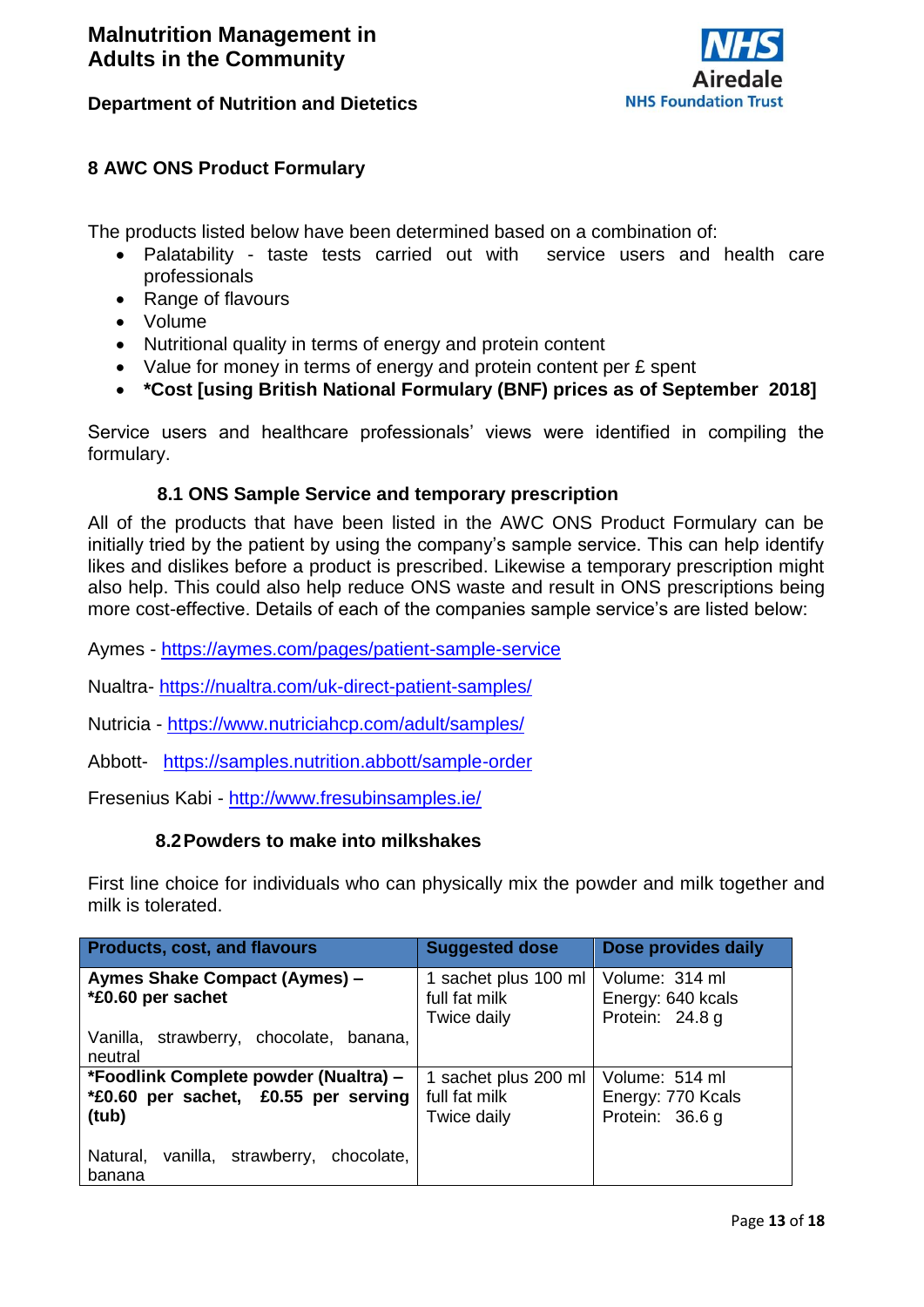

#### **8.3 Standard ready-made sip feeds – milk based**

<span id="page-13-0"></span>Suitable where a powdered supplement is not appropriate and milk is tolerated.

| <b>Product examples and flavours</b>                                             | <b>Suggested dose</b>                   | Dose provides daily                                  |
|----------------------------------------------------------------------------------|-----------------------------------------|------------------------------------------------------|
| <b>Fortisip Compact (Nutricia) -</b><br>*£1.33 per bottle                        | $1 \times 125$ ml bottle<br>Twice daily | Volume: 250 ml<br>Energy: 600 kcals<br>Protein: 24 g |
| mocha.<br>Vanilla,<br>strawberry,<br>banana,<br>apricot, forest fruit, chocolate |                                         |                                                      |
| <b>Ensure Compact (Abbott) -</b><br>*£1.33 per bottle                            | 1 x 125 ml bottle<br>Twice daily        | Volume: 250 ml<br>Energy: 600 kcals<br>Protein: 26 g |
| Banana, café Late, strawberry, vanilla                                           |                                         |                                                      |

#### **8.4 High protein ready-made sip feeds – milk based**

<span id="page-13-1"></span>Suitable for individuals with higher protein requirements e.g. wounds, post-operative, and the elderly.

| <b>Product examples and flavours</b>                                                          | <b>Suggested dose</b>                   | Dose provides daily                                  |
|-----------------------------------------------------------------------------------------------|-----------------------------------------|------------------------------------------------------|
| Fortisip Compact Protein (Nutricia) -<br>*£2.00 per bottle                                    | $1 \times 125$ ml bottle<br>Twice daily | Volume: 250 ml<br>Energy: 600 kcals<br>Protein: 36 g |
| Banana, berries, hot tropical ginger,<br>mocha, neutral, peach-mango, strawberry,<br>vanilla  |                                         |                                                      |
| Fresubin 2Kcal (Fresenius Kabi) -<br>*£2.10 per bottle                                        | 1x 200ml bottle<br>Twice daily          | Volume: 400 ml<br>Energy: 800 kcals<br>Protein: 40 g |
| Vanilla, fruits of forest, apricot- peach,<br>cappuccino, neutral, toffee, peach and<br>mango |                                         |                                                      |

#### **8.5 Standard ready-made sip feeds – juice flavoured**

<span id="page-13-2"></span>Suitable for people who do not tolerate milk style drinks. Only suitable for patients with diabetes where other ONS are not appropriate. Advise to sip very slowly to reduce the risk of hyperglycaemia.

| <b>Product examples and flavours</b>                                      | <b>Suggested dose</b>                           | Dose provides daily                                    |
|---------------------------------------------------------------------------|-------------------------------------------------|--------------------------------------------------------|
| Aymes Shake Smoothie (Aymes) -<br>*£1.00 per sachet                       | 1 sachet plus 150 ml<br>of water<br>Twice daily | Volume: 432 ml<br>Energy: 594 Kcals<br>Protein: 21.4 g |
| Pineapple, peach, mango, strawberry &<br>cranberry                        |                                                 |                                                        |
| Fortijuce (Nutricia) -<br>*£2.02 per bottle                               | 1 x 200 ml bottle<br>Twice daily                | Volume: 400 ml<br>Energy: 600 kcals<br>Protein: 16 g   |
| Lemon, apple, orange, strawberry,<br>tropical, forest fruit, blackcurrant |                                                 |                                                        |
| <b>Ensure Plus Juce (Abbott)</b><br>*£1.97 per bottle                     | $1 \times 220$ ml bottle<br>Twice daily         | Volume: 440 ml<br>Energy: 660 kcals<br>Protein: 21.2 g |
| Apple, orange, fruit punch, strawberry,<br>lemon & lime, peach            |                                                 |                                                        |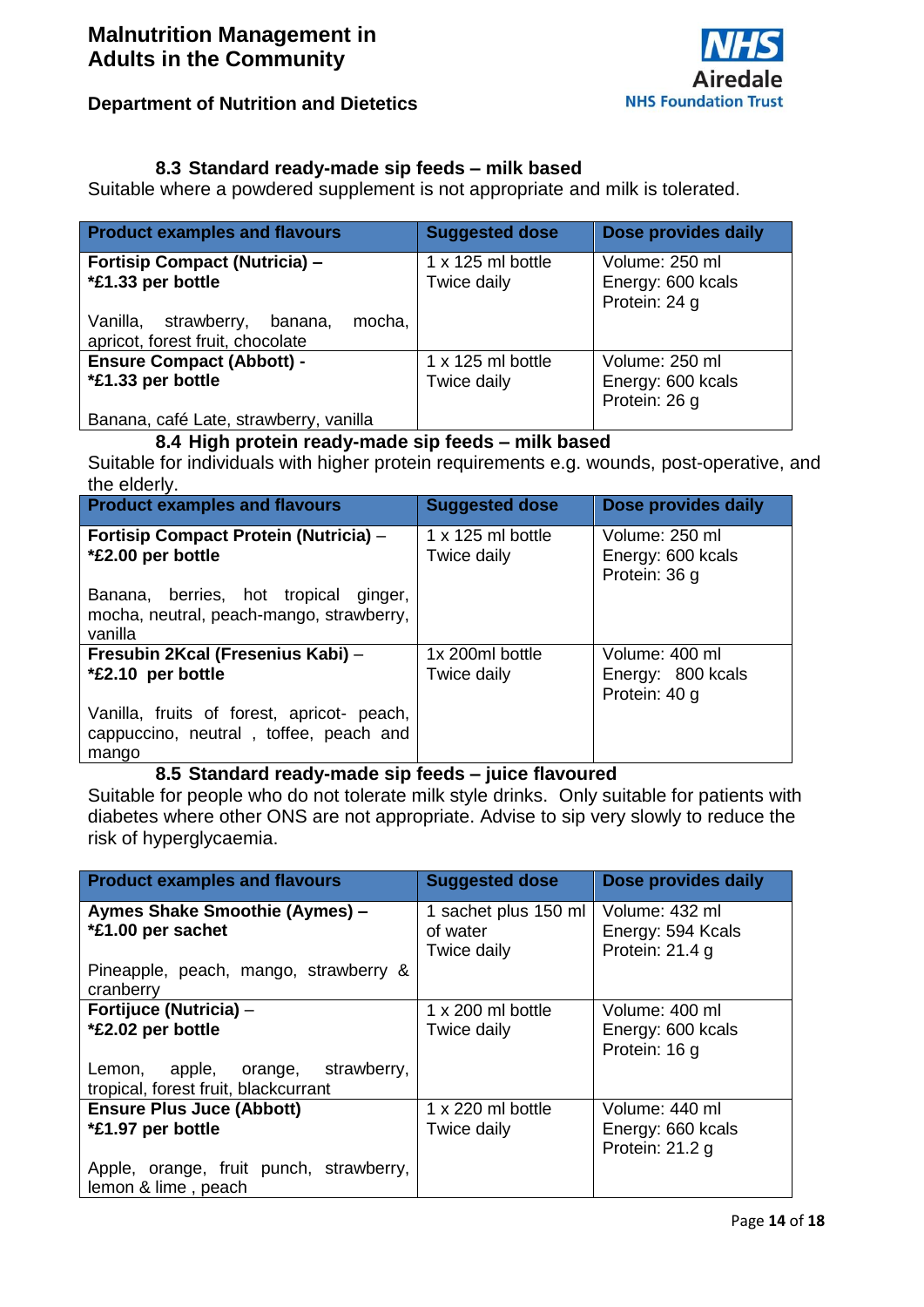

#### **8.6 Dessert style ONS**

<span id="page-14-0"></span>These are generally lower in nutritional value than liquid based ONS. These should be mainly used with individuals who have swallowing difficulties. However, they might be useful for individuals where previous liquid ONS have been unsuccessful.

| <b>Product examples and flavours</b>     | <b>Suggested dose</b> | Dose provides daily    |
|------------------------------------------|-----------------------|------------------------|
| Nutricreme (Nualtra) -                   | $1 \times 125$ ml pot | Volume: 250-375 ml     |
| *£1.59 per pot                           | $2-3 \times$ daily    | Energy: 450-675 kcals  |
|                                          |                       | Protein: 25-37.5 g     |
| Chocolate orange, strawberry, vanilla    |                       |                        |
| Forticreme Complete (Nutricia) -         | $1 \times 125$ ml pot | Volume: 250-375 ml     |
| *£1.96 per pot                           | $2-3 \times$ daily    | Energy: 400- 600 kcals |
|                                          |                       | Protein: 24-36 g       |
| Banana, chocolate, forest fruit, vanilla |                       |                        |

#### **8.7Other types of ONS**

<span id="page-14-1"></span>If none of the ONS listed in the formulary are suitable there are other products, which could be tried. These include yoghurt style, such as Fortisip Yoghurt, and lower volume "shot style" products e.g. Calogen, Calogen Extra, and Pro-Cal Shot. These types of ONS are lower in volume and higher in calories. However they are also lower in protein, micronutrients, and are not nutritionally complete. Therefore they should not be used as first line choice.

Pre-thickened ONS are also available for individuals with swallowing difficulties and these would be recommended by a Speech and Language Therapist.

<span id="page-14-2"></span>If you need further guidance on prescribing these products or need to speak to a dietitian about any nutritional queries then please contact the Department of Nutrition and Dietetics on **01535 294856.**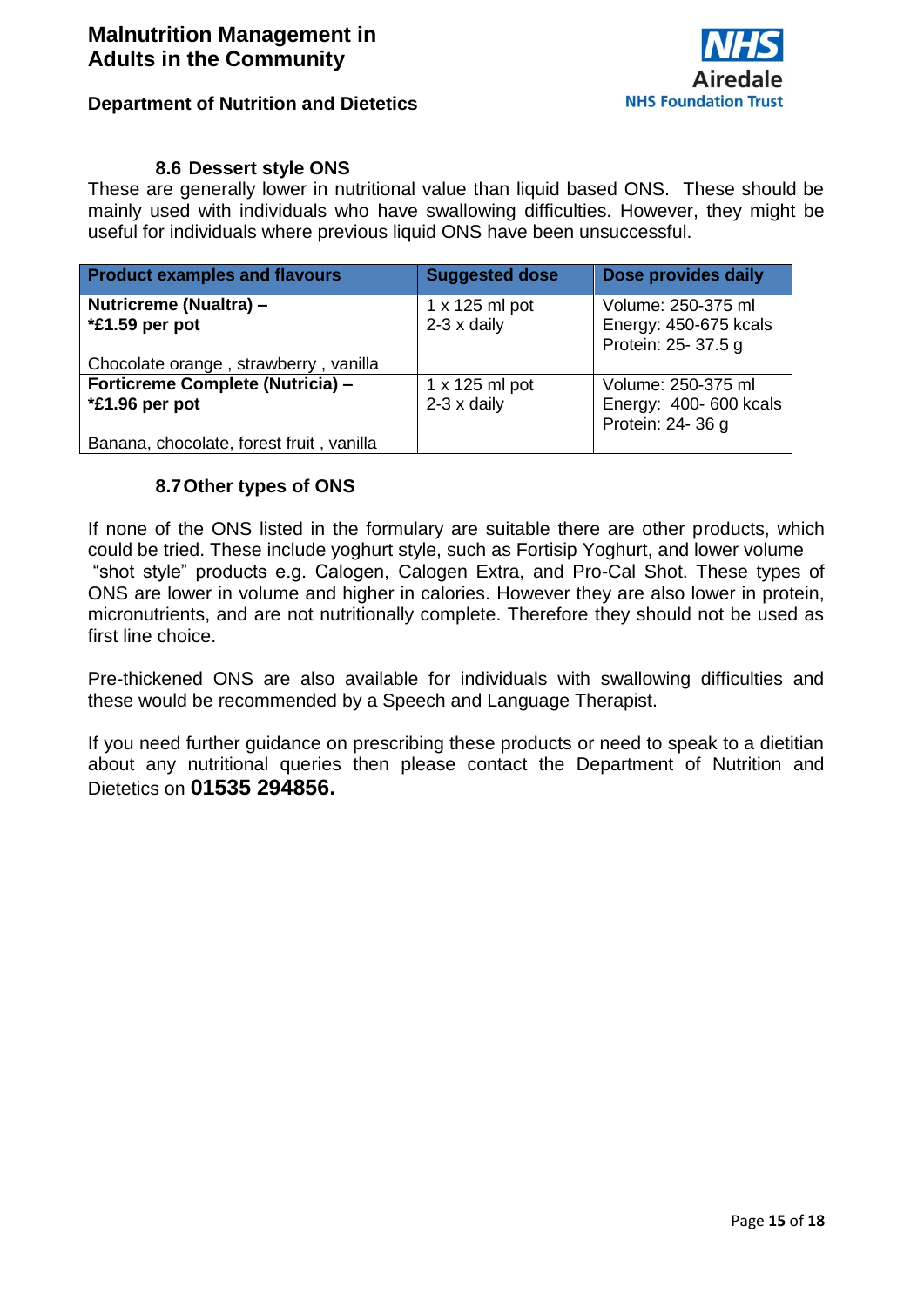

#### **9 Referral to dietitians**

If you have any further concerns regarding an individual's nutritional status after following "The Management of Malnutrition in the Community", then please consider referring the individual to the dietetic service.

Referrals to the dietetic service can be actioned electronically using **SystmOne.** 

For non SystmOne users, a referral form is available on the Dietetic **Aireshare** section, which can be sent via fax or post.

#### <span id="page-15-0"></span> **9.1 Contact**

Nutrition & Dietetics Department Airedale General Hospital Skipton Road, Steeton, Keighley BD20 6TD

**Phone: 01535 294856/57**

**Fax: 01535 294858**

# <span id="page-15-1"></span> **Remember Malnutrition Matters – Act quickly**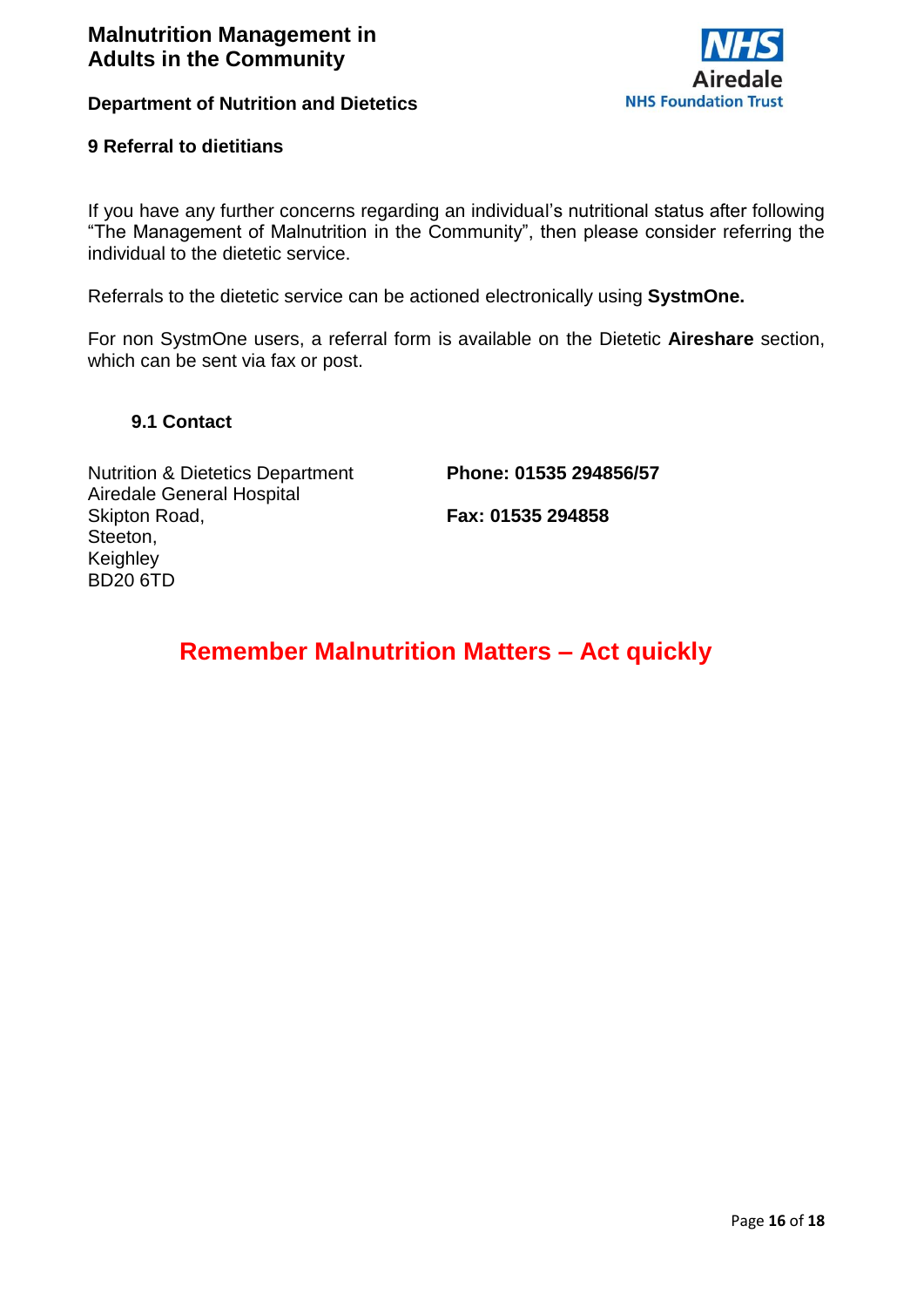

#### **Department of Nutrition and Dietetics**

#### **10 Implementation and Audit**

This guideline should be implemented by community healthcare professionals who are involved in the identification, assessment and treatment of malnutrition. This guideline is based on best available evidence and will be reviewed in the light of new evidence or guidelines. The medicines management team will undertake an audit of ONS prescribing in primary care.

#### <span id="page-16-0"></span>**11 Development**

The guideline was originally developed in December 2015 by Louise Nash and Nick Bergin. The guideline has now been reviewed, updated and re-formatted in September 2018 by the authors.

#### **11.1 Consultation**

<span id="page-16-1"></span>Various community healthcare professionals across Airedale Wharfedale, and Craven NHS Foundation Trust, along with members of the Nutrition and Hydration Group, and Bradford District Care Trust, were consulted in the development of this guideline.

#### **11.2 Peer review**

<span id="page-16-2"></span>Nutrition and Hydration Group

#### <span id="page-16-3"></span>**12 Glossary of terms**

ACBS- Advisory Committee on Borderline Substances

- AWC- Airedale Wharfedale and Craven
- BMI Body Mass Index
- MUST- Malnutrition Universal Screening Tool
- IDCR- Integrated Digital Care Record
- ONS- Oral Nutritional Supplements
- OTC- Over the Counter

#### <span id="page-16-4"></span>**13 Additional Information**

This guideline has been based on three key national documents:

- **1.** National Institute for Heath and Care Excellence (NICE) 2006. Clinical Guideline 32: Nutrition Support in Adults.
- **2.** British Association for Parenteral and Enteral Nutrition (BAPEN) 2010. Malnutrition Matters. Meeting Quality Standards in Nutritional Care. A Toolkit for Commissioners and Providers in England